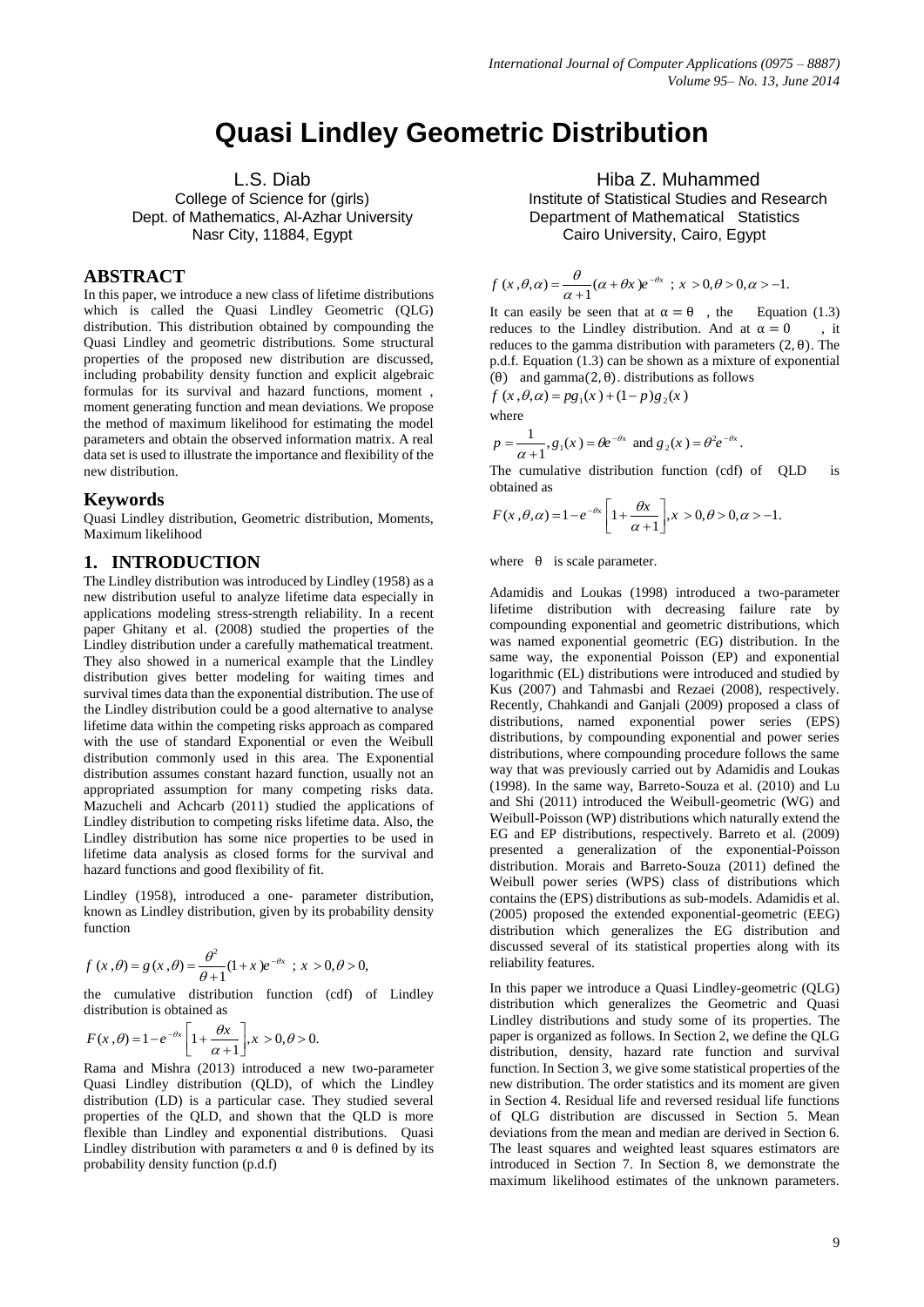Finally, Section 8 gives applications involving a real data set.

## **2. QUASI LINDLEY-GEOMETRIC DISTRIBUTION**

Our class can be derived as follows. Suppose that a company has  $N$  systems functioning independently and producing a certain product at a given time, where  $N$  is a random variable, which is often determined by economy, customers demand, etc. The reason for considering  $N$  as a random variable comes from a practical viewpoint in which failure (of a device for example) often occurs due to the present of an unknown number of initial defects in the system. In this paper, we focus on the case in which  $N$  is discrete random variable following a geometric distribution (truncated at zero) with the probability mass function given by

mass function given by  
\n
$$
P(n; p) = P(N = n) = (1-p)p^{n-1}, \text{for } n \in N \text{ and } p \in (0,1).
$$

Note that  $N$  can also be taken to follow other discrete distributions, such as binomial, Poisson, logarithmic, etc, whereas they need to be truncated zero because one must have

 $N \geq 1$ . Now, let  $X_1, X_2, \ldots, X_N$  be N independent and identically distributed (iid) random variables following the Quasi Lindley distribution cumulative distribution function (cdf) (1.4). Let

 $X_{(1)} = \min\{X_i\}_{i=1}^N$ 

The conditional cumulative distribution of  $X_{(1)} | N = n$  is given by

$$
G_{X_{(1)}|N=n}(x) = 1 - [1 - F(x)]^{n}
$$

$$
=1-\left[e^{-\theta x}\left[1+\frac{\theta x}{\alpha+1}\right]\right]^{n},
$$

and the unconditional cumulative distribution function of  $X_{(1)}$ is

is  
\n
$$
F(x;\alpha,\theta,p) = (1-p)\sum_{n=1}^{\infty} p^{n-1} \left\{ 1 - \left[ e^{-\theta x} \left[ 1 + \frac{\theta x}{\alpha+1} \right] \right]^n \right\}
$$
\n
$$
- \frac{1 - e^{-\theta x} \left( 1 + \frac{\theta x}{\alpha+1} \right)}{\alpha+1} \quad x > 0
$$

$$
=\frac{1-e^{-\theta x}\left(1+\frac{\theta x}{\alpha+1}\right)}{1-pe^{-\theta x}\left(1+\frac{\theta x}{\alpha+1}\right)},x>0.
$$

We shall refer to the distribution given by Equation (2.2) as the Quasi Lindley-geometric (QLG) distribution. If a random variable  $X$  has the QLG distribution, then we write  $X \sim QLG(\alpha, \theta, p)$ . The corresponding probability density function (pdf) of  $X_{(1)}$  is given by

$$
f(x;\alpha,\theta,p) = (1-p)\frac{\theta}{\alpha+1}(\alpha+\theta x)e^{-\theta x} \times
$$

$$
\left[1 - pe^{-\theta x}\left(1 + \frac{\theta x}{\alpha+1}\right)\right]^{-2}, x > 0.
$$

It is evident that (2.3) is much more flexible than the Quasi Lindley distribution. It is clear that the QLD distribution contains as limiting cases: (i) the Lindley geometric distribution for  $\alpha = \theta$  (see, Zakerzadeh and Mahmoudi (2012), (ii) the gamma geometric distribution for  $\alpha = 0$ ; and (iii) the Quasi Lindley distribution for  $p \downarrow 0$  . Figure 1 and Figure 2 illustrate some of the possible shapes of the pdf and cdf of QLG distribution for selected values of the parameters  $θ$ , *p* and  $λ$ , respectively.



**Figure 1: pdf of Quasi Lindley geometric distribution**



**Figure 2: cdf of Quasi Lindley geometric distribution**

The expressions given by Equations (2.2) and (2.3) are clearly complicated. For mathematical tractability, using the series expansion

$$
(1-z)^{-k} = \sum_{j=0}^{\infty} \frac{\Gamma(k+j)}{\Gamma(k)j!} z^j,
$$

Where  $|z| < 1$  and  $k > 0$  One can re-express Equations (2.2) and (2.3) as

$$
F(x; \phi) = \sum_{j=0}^{\infty} p^j e^{-\theta j x} \left( 1 + \frac{\theta x}{\alpha + 1} \right)^j \left[ 1 - e^{-\theta x} \left( 1 + \frac{\theta x}{\alpha + 1} \right) \right],
$$
  
and

and  
\n
$$
f(x;\phi) = (1-p)\sum_{j=0}^{\infty} (j+1)p^{j} (\alpha + \theta x)\left(1 + \frac{\theta x}{\alpha + 1}\right)^{j} e^{-\theta(j+1)x},
$$

Again using the binomial expansion of  $\left(1 + \frac{\theta x}{\alpha + 1}\right)^j$  given by

 $\left(1+\frac{\theta x}{\alpha+1}\right)^j=\sum_{k=0}^j \binom{j}{k}\left(\frac{\theta}{\alpha+1}\right)^k x^k,$  $\int_{-\infty}^{j} f(x) dx \, dx$  $\overline{k=0}$   $\left\langle k \right\rangle$  $\left(\frac{\theta x}{\theta}\right)^j = \sum_{i=1}^j \left(\frac{i}{n}\right)^j \left(\frac{\theta}{\theta}\right)^k x$  $\left(1+\frac{\theta x}{\alpha+1}\right)^j = \sum_{k=0}^j \binom{j}{k} \left(\frac{\theta}{\alpha+1}\right)^k x$ 

we can write (2.5) and (2.6) as  
\n
$$
F(x;\phi) = \sum_{j=0}^{\infty} \sum_{k=0}^{j} {j \choose k} \left( \frac{\theta}{\alpha+1} \right)^k p^j e^{-\theta jx} x^k \left[ 1 - e^{-\theta x} \left( 1 + \frac{\theta x}{\alpha+1} \right) \right],
$$

and

$$
f(x; \phi) = (1-p) \sum_{j=0}^{\infty} (j+1) p^{j} (\alpha x^{k} + \theta x^{k+1}) \times
$$

$$
\sum_{k=0}^{j} {j \choose k} \left( \frac{\theta}{\alpha+1} \right)^{k} e^{-\theta (j+1)x},
$$

respectively. Note that the expressions involving  $X$  on the right-hand sides of Equations (2.8) and (2.9) are mathematically more tractable. So, Equation (2.9) can be used, for example, to derive some mathematical properties of the QLG distribution.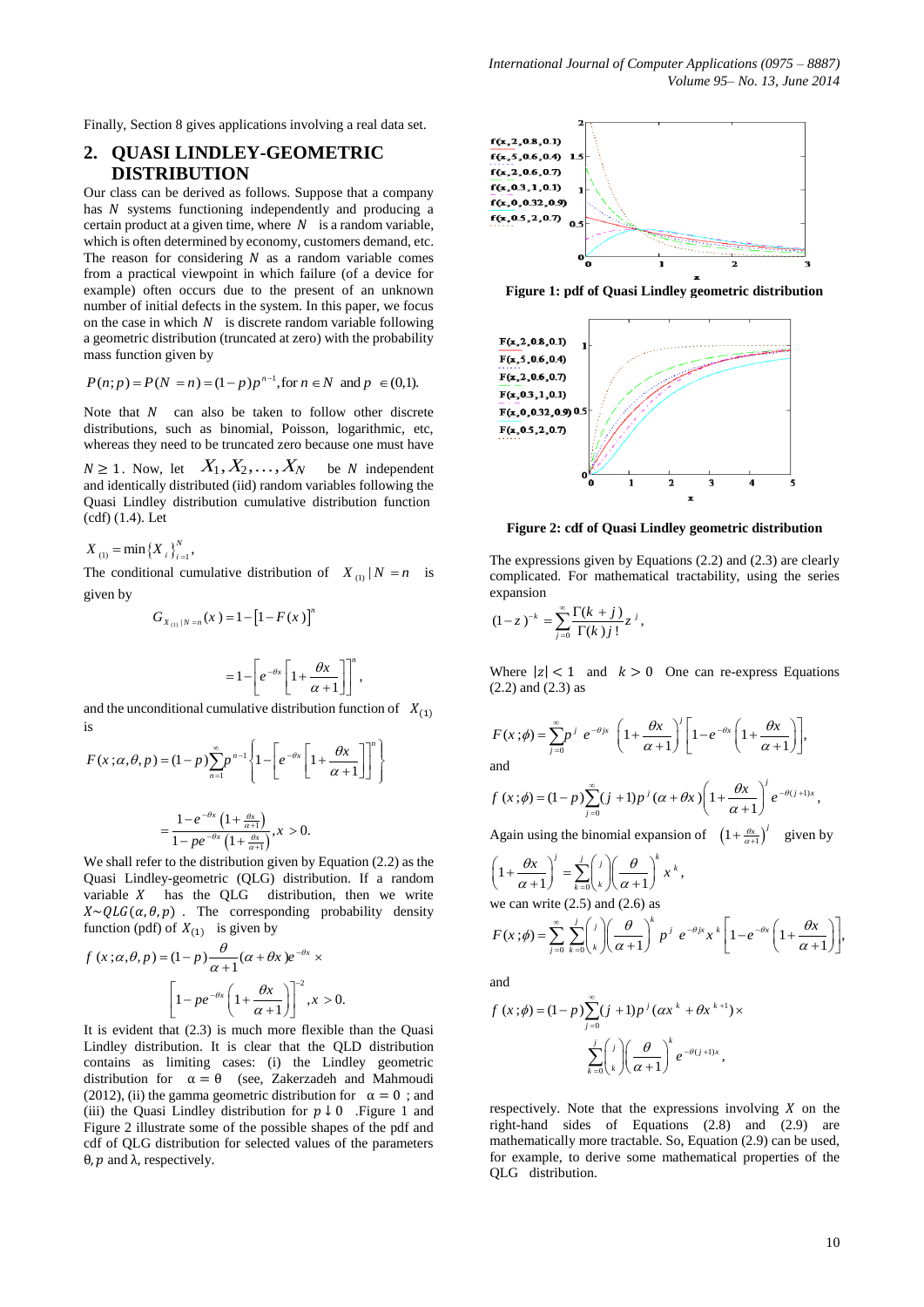The hazard function (also known as the failure rate , hazard rate , or force of mortality ) , reverse hazard functions and survival function are given by

function are given by  
\n
$$
h(x) = \frac{f(x)}{1 - F(x)} = \frac{\theta(\alpha + \theta x)}{1 + \alpha + \theta x} \left[ 1 - pe^{-\theta x} \left( 1 + \frac{\theta x}{\alpha + 1} \right) \right]^{-1},
$$
\n
$$
\tau(x) = \frac{f(x)}{F(x)}
$$
\n
$$
= \frac{\theta(1 - p)(\alpha + \theta x)e^{-\theta x}}{(1 + \alpha)\left[ 1 - e^{-\theta x} \left( 1 + \frac{\theta x}{\alpha + 1} \right) \right] \left[ 1 - pe^{-\theta x} \left( 1 + \frac{\theta x}{\alpha + 1} \right) \right]},
$$
\nand

$$
R(x) = \frac{(1-p)e^{-\theta x}\left(1+\frac{\theta x}{\alpha+1}\right)}{1-pe^{-\theta x}\left(1+\frac{\theta x}{\alpha+1}\right)},
$$

respectively. Figure 3, 4 illustrate the graphical behavior of the hazard rate and survival function of QLG distribution for selected values of the parameters.



**Figure 3: the hazard rate function of Quasi Lindley geometric distribution**



**Figure 4: the hazard rate and survival function of Quasi Lindley geometric distribution**

#### **3. STATISTICAL PROPERTIES**

In this section we discuss the statistical properties of the Quasi Lindley geometric distribution, in particular, quantile function, moment and moment generating function.

## **3.1 Quantile function**

The quantile  $X_q$  of the  $QLG(\alpha, \theta, p)$  is the real solution of the following equation:

$$
\theta x_q - \log(1 + \frac{\theta x_q}{1 + \alpha}) + \log\left(\frac{1 - q}{1 - pq}\right) = 0
$$

we present the shortcomings of the classical kurtosis measure are well-known. There are many heavy tailed distributions for which this measure is infinite. So, it becomes uninformative precisely when it needs to be. The Bowley's skewness (see Kenney and Keeping, 1962) ) is based on quartiles

$$
S_{K} = \frac{Q_{0.75} - 2Q_{0.5} + Q_{0.25}}{Q_{0.75} - Q_{0.25}},
$$
  
And the Moors' kurtosis (1998) is based on octiles  

$$
K_{u} = \frac{Q_{0.875} - Q_{0.625} - Q_{0.375} + Q_{0.125}}{Q_{0.75} - Q_{0.25}}.
$$

Where  $Q(.)$  represents the quantile function.

#### **3.2 Moments and associated measures**

Moments are necessary and important in any statistical analysis, especially in applications. It can be used to study the most important features and characteristics of a distribution (e.g., tendency, dispersion, skewness and kurtosis).

#### **Theorem (3.1)**.

If X has  $QLG(x;\phi)$  $\phi = (\alpha, \theta, p)$  then the  $r_{th}$  raw

moment of *X* is given by the following  
\n
$$
\mu_r(x) = (1-p) \sum_{j=0}^{\infty} \sum_{k=0}^{j} {j \choose k} \left( \frac{\theta}{\alpha+1} \right)^k (j+1)p^j
$$
\n
$$
\times \left\{ \frac{\Gamma(r+k+1)}{[\theta(j+1)]^{r+k+1}} \left( \alpha + \frac{\theta(r+k+1)}{\theta(j+1)} \right) \right\}.
$$

**Proof**:

Let  $X$ be a random variable with density function  $(2.9)$ . The  $r_{th}$  ordinary moment of the  $QLG$  distribution is given by en by<br>  $(x) = E(X^r) = \int_0^{\infty} x^r f(x, \phi)$ *x* ) =  $E(X^r) = \int_0^{\infty} x^r f(x, \phi) dx$ given by<br>  $\mu_r(x) = E(X^r) = \int_0^{\infty} x^r f(x, \phi) dx$ by<br>  $= E(X^r) = \int_0^{\infty} x^r f(x) dx$ 

given by  

$$
\mu_r(x) = E(X^{r}) = \int_0^{\infty} x^r f(x, \phi) dx
$$

$$
= (1-p) \sum_{j=0}^{\infty} \sum_{k=0}^{j} {j \choose k} \left(\frac{\theta}{\alpha+1}\right)^{k} (j+1) p^{j} \int_{0}^{\infty} x^{r+k} (\alpha+\theta x) e^{-\theta(j+1)x} dx
$$
  

$$
= w_{j,k} \left\{ \alpha \int_{0}^{\infty} x^{r+k} e^{-\theta(j+1)x} dx + \theta \int_{0}^{\infty} x^{r+k+1} e^{-\theta(j+1)x} dx \right\}
$$
  

$$
= w_{j,k} \left\{ \frac{\Gamma(r+k+1)}{[\theta(j+1)]^{r+k+1}} \left( \alpha + \frac{\theta(r+k+1)}{\theta(j+1)} \right) \right\}
$$

.

where

$$
w_{j,k} = (1-p) \sum_{j=0}^{\infty} \sum_{k=0}^{j} {j \choose k} \left( \frac{\theta}{\alpha+1} \right)^{k} (j+1)p^{j}.
$$

Which completes the proof.

Based on the first four moments of the *QLG* distribution, the measures of skewness  $A(\phi)$  and kurtosis  $K(\phi)$  of the

QLG distribution can obtained as  
\n
$$
A(\Phi) = \frac{\mu_3(\theta) - 3\mu_1(\theta)\mu_2(\theta) + 2\mu_1^3(\theta)}{\left[\mu_2(\theta) - \mu_1^2(\theta)\right]^{\frac{3}{2}}},
$$

and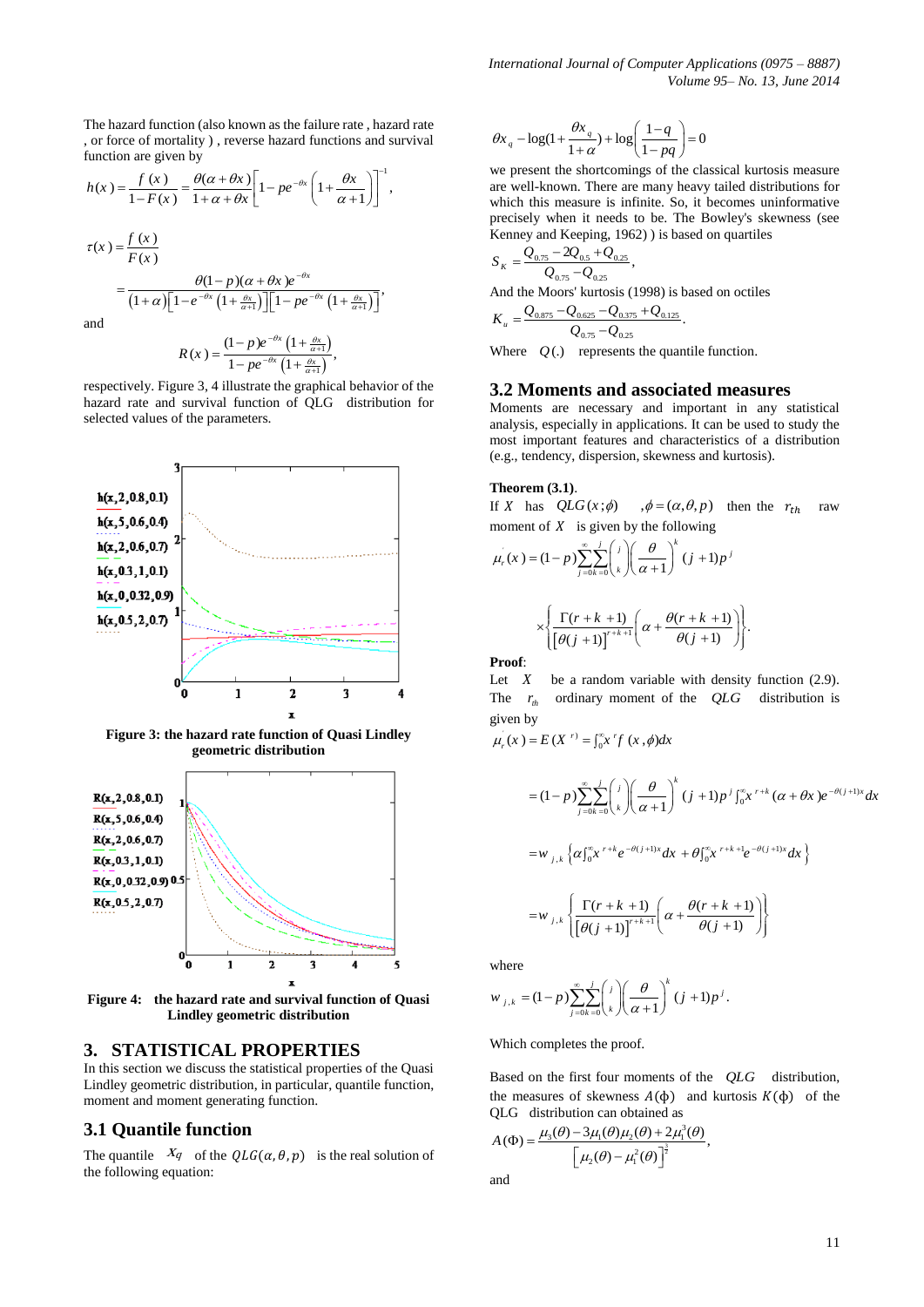$$
k(\Phi) = \frac{\mu_4(\theta) - 4\mu_1(\theta)\mu_3(\theta) + 6\mu_1^2(\theta)\mu_2(\theta) - 3\mu_1^4(\theta)}{\left[\mu_2(\theta) - \mu_1^2(\theta)\right]^2}.
$$

#### **Theorem (3.2):**

If X has the  $QLG(x; \phi)$ , then the moment generating

function (mgf) of X is given as follows  
\n
$$
M_X(t) = w_{j,k} \left\{ \frac{\Gamma(k+1)}{\left[\theta(j+1)-t\right]^{k+1}} \left(\alpha + \frac{\theta(k+1)}{\theta(j+1)-t}\right) \right\}
$$

**Proof:**

Starting with  
\n
$$
M_x(t) = \int_0^\infty e^{tx} f_{QLG}(\phi, x) dx
$$

$$
=w_{j,k}\left\{\alpha\int_{0}^{\infty}x^{k}e^{-(\theta(j+1)-t)x}dx+\theta\int_{0}^{\infty}x^{k+1}e^{-(\theta(j+1)-t)x}dx\right\}
$$

$$
w_{j,k}\left\{\frac{\Gamma(k+1)}{\left[\theta(j+1)-t\right]^{k+1}}\left(\alpha+\frac{\theta(k+1)}{\theta(j+1)-t}\right)\right\}.
$$

which completes the proof.

# **4. ORDER STATISTICS AND MOMENT OF ORDER STATISTICS**

Order statistics are among the most fundamental tools in non-parametric statistics and inference. They enter in the problems of estimation and hypothesis tests in a variety of ways. Let  $X_1, X_2, ..., X_n$  be a simple random sample from QLG distribution with cdf and pdf given by (2.2) and (2.3), respectively. Let  $X_{(1:n)} \leq X_{(2:n)} \leq \cdots \leq X_{(n:n)}$  denote the order statistics obtained from this sample. The probability density function of  $\dot{I}_{th}$  order statistics, say  $X_{t,n}$ , and the moments of  $X_{i:n}$ ;  $i = 1, 2, ... n$ . Therefore, the measures of skewness and kurtosis of the distribution of the  $X_{i:n}$  are

presented. The pdf of 
$$
X_{i:n}
$$
 is given by  
\n
$$
f_{i:n}(x,\phi) = \frac{f(x)}{B(i,n-i+1)} [F(x,\phi)]^{i-1} [1 - F(x,\phi)]^{n-i}
$$

Where  $F(x, \phi)$  and  $f(x, \phi)$  are the cdf and pdf of the QLG distribution given by (2.2), (2.3), respectively, and  $B(.,.)$  is the beta function, since  $0 < F(x, \phi) < 1$ , for  $X > 0$ , by using the binomial series expansion of  $[1 - F(x, \phi)]^{n-i}$  given by

$$
[1 - F(x, \phi)]^{n-i} = \sum_{j=0}^{n-i} (-1)^j \binom{n-i}{j} [F(x, \phi)]^j,
$$

We have

We have  
\n
$$
f_{i \; : \; n}(x, \phi) = \frac{f(x, \phi)}{B(i, n-i+1)} \sum_{j=0}^{n-i} (-1)^j \binom{n-i}{j} \left[ F(x, \Phi) \right]^{i+j-1},
$$

Substituting from (2.2) and (2.3) into (4.3), we get  
\n
$$
f_{i \; : \; n}(x, \phi) = \frac{\sum_{j=0}^{n-i} (-1)^j \binom{n-i}{j}}{B(i, n-i+1)} \left[ \frac{1 - e^{-\theta x} \left( 1 + \frac{\theta x}{\alpha + 1} \right)}{1 - pe^{-\theta x} \left( 1 + \frac{\theta x}{\alpha + 1} \right)} \right]^{i+j+1}
$$
\n
$$
\times (1-p) \frac{\theta}{\alpha + 1} (\alpha + \theta x) e^{-\theta x} \left[ 1 - pe^{-\theta x} \left( 1 + \frac{\theta x}{\alpha + 1} \right) \right]^{-2}.
$$

$$
\times (1-p) \frac{\theta}{\alpha+1} (\alpha+\theta x) e^{-\theta x} \left[1-p e^{-\theta x} \left(1+\frac{\theta x}{\alpha+1}\right)\right]^{-2}.
$$

we can express the  $k_{th}$  ordinary moment of the  $i_{th}$ 

order statistics  $X_{i:n}$  say  $E(X_{i:n}^k)$  as a liner combination of the  $K_{th}$  moments of the QLG distribution with different shape parameters. Therefore, the measures of skewness and kurtosis of the distribution of  $\chi_{in}$  can be calculated.

## **5. RESIDUAL LIFE AND REVERSED FAILURE RATE FUNCTION**

Given that a component survives up to time  $t \ge 0$ , the residual life is the period beyond t until the time of failure and defined by the conditional random variable  $X - t | X > t$ . In reliability, it is well known that the mean residual life function and ratio of two consecutive moments of residual life determine the distribution uniquely (Gupta and Gupta, 1983).

Therefore, we obtain the  $t^{th}$  -order moment of the residual

life via the general formula  
\n
$$
\mu_r(t) = E((X - t)^r | X > t)
$$
\n
$$
= \frac{1}{\overline{F}(t)} \int_t^\infty (x - t)^r f(x, φ) dx, r ≥ 1.
$$

Applying the binomial expansion of  $(X - t)^r$ and substituting  $f(x, \phi)$  given by (2.9) into the above formula gives

gives  
\n
$$
\mu_r(t) = \frac{(1-p)}{\overline{F}(t)} \sum_{i=0}^r \sum_{j=0k=0}^{\infty} (-t)^i (j+1)p^j \binom{i}{k} \left( \frac{\theta}{\alpha+1} \right)^k
$$
\n
$$
\times \int_{t}^{\infty} (\alpha x^{r+k-i} + \theta x^{r+k-i+1}) e^{-\theta(j+1)x} dx
$$
\n
$$
= \frac{(1-p)}{\overline{F}(t)} \sum_{i=0}^r \sum_{j=0k=0}^{\infty} (-t)^i (j+1)p^j \binom{i}{k} \left( \frac{\theta}{\alpha+1} \right)^k
$$
\n
$$
\times \frac{1}{\left[ \theta(j+1) \right]^{r+k-i+2}} \left\{ \alpha \theta(j+1) \Gamma(r+k-i+1, \theta t (j+1) \right\}
$$

 $+ \theta \Gamma(r + k - i + 2, \theta t (j + 1))$ 

where  $\Gamma(s,t) = \int_t^{\infty} x^{s-1} e^{-x} dx$  is the upper incomplete gamma function. Also the mean residual life of the QLG distribution is given

by

$$
\mu(t) = E((X - t) | X > t) = \frac{1}{\overline{F}(t)} \int_t^{\infty} x f(x, \phi) dx - t
$$

$$
= \frac{(1 - p)}{\overline{F}(t)} \sum_{j=0}^{\infty} \sum_{k=0}^{j} (j + 1) p^{j} {j \choose k} \left( \frac{\theta}{\alpha + 1} \right)^{k}
$$

$$
\times \frac{1}{[\theta(j + 1)]^{k+3}} \{ \alpha \theta(j + 1) \Gamma(k + 2, \theta t (j + 1))
$$

$$
+ \theta \Gamma(k + 3, \theta t (j + 1)) - t.
$$

On the other hand, we analogously discuss the reversed residual life and some of its properties. The reversed residual life can be defined as the conditional random variable  $t - X \mid X \leq t$  which denotes the time elapsed from the failure of a component given that its life is less than or equal to t. This random variable may also be called the inactivity time (or time since failure); for more details you may see (Kundu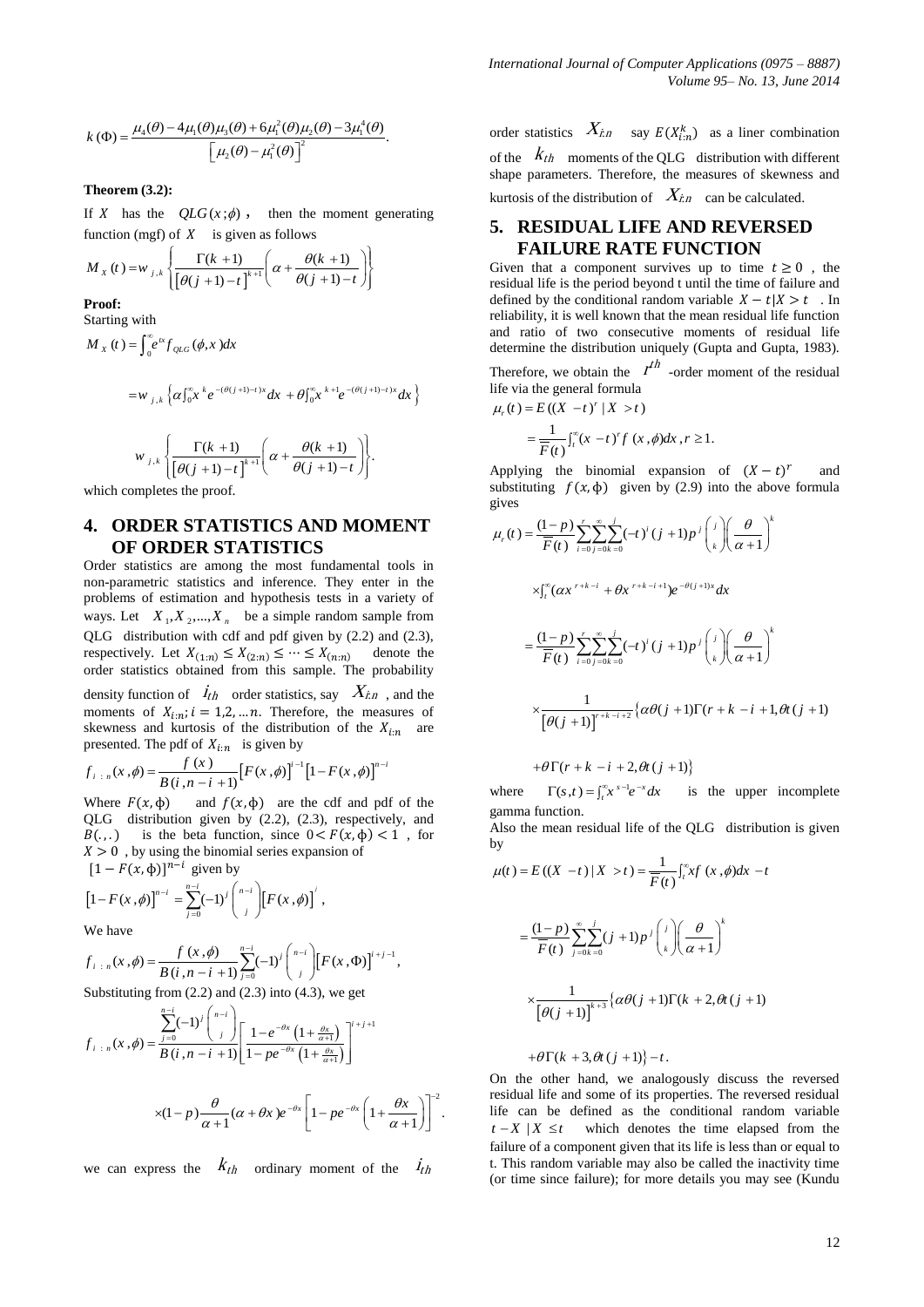and Nanda, 2010; Nanda, Singh, Misra, and Paul, 2003). Also, in reliability, the mean reversed residual life and ratio of two consecutive moments of reversed residual life characterize the distribution uniquely. The reversed failure (or reversed hazard)

rate function is given by Equation (2.5). The  $t$  <sup>th</sup> -order moment of the reversed residual life can be obtained by the

well-known formula  
\n
$$
m_r(t) = E((t - X)^r | X \le t)
$$
\n
$$
= \frac{1}{\overline{F}(t)} \int_0^t (t - x)^r f(x, \phi) dx, r \ge 1
$$

Applying the binomial expansion of  $(t-X)^r$  and substituting  $f(x, \phi)$  given by (2.9) into the above formula gives

gives  
\n
$$
m_r(t) = \frac{(1-p)}{\overline{F}(t)} \sum_{i=0}^r \sum_{j=0k+0}^{s} (-1)^{r+i} t^i (j+1) p^j \binom{j}{k} \left(\frac{\theta}{\alpha+1}\right)^k
$$
\n
$$
\times \frac{1}{\left[\theta(j+1)\right]^{r+k-i+2}} \left\{ \alpha \theta(j+1) \gamma(r+k-i+1, \theta t (j+1)) + \theta \gamma(r+k-i+2, \theta t (j+1)) \right\}
$$

where  $\gamma(s,t) = \int_0^t x^{s-1} e^{-x} dx$  is the lower incomplete gamma function. Thus the mean of the reversed residual life of the

QLG distribution is given by  
\n
$$
m_1(t) = m(t) = t - \frac{(1-p)}{\overline{F}(t)} \sum_{j=0}^{\infty} \sum_{k=0}^{j} (j+1)p^{j} \binom{j}{k} \left(\frac{\theta}{\alpha+1}\right)^{k}
$$
\n
$$
\times \frac{1}{\left[\theta(j+1)\right]^{k+3}} \left\{\alpha\theta(j+1)\gamma(k+2,\theta t (j+1))\right\}
$$

$$
+\theta \gamma (k+3,\theta t (j + 1)).
$$

Using  $m(t)$  and  $m_2(t)$  we obtain the variance of the reversed residual life of the QLG distribution, and hence the coefficient of variation of the reversed residual life of the QLG distribution can be easily obtained.

#### **6. MEAN DEVIATIONS**

The amount of scatter in a population can be measured by the totality of deviations from the mean and median. For a random variable X with pdf,  $f(x)$ , distribution function  $F(x)$ , , mean  $\mu = E(X)$  and  $M = Median(X)$ , the mean deviation about the mean and the mean deviation about the median, respectively, are defined by

respectively, are defined by<br>  $\eta_1(x) = \int_0^\infty |x - \mu| f(x) dx = 2\mu F(\mu) - 2I(\mu)$ , and and<br> $\eta_2(x) = \int_0^\infty |x - M| f(x) dx = \mu - 2I(M),$ 

where

$$
I(q) = \int_0^q xf(x)dx
$$
  
= 
$$
\frac{(1-p)}{\overline{F}(t)} \sum_{j=0}^{\infty} \sum_{k=0}^j (j+1)p^j {j \choose k} \left(\frac{\theta}{\alpha+1}\right)^k
$$
  

$$
\times \frac{1}{\left[\theta(j+1)\right]^{k+3}} \left\{\alpha\theta(j+1)\gamma(k+2, \theta q(j+1))\right\}
$$

$$
+\theta \gamma (k+3,\theta q(j+1)),
$$

Thus the mean deviation about the mean and the mean

deviation about the median are given by  
\n
$$
\eta_1(x) = 2\mu \left[ \frac{1 - e^{-\theta\mu} \left( 1 + \frac{\theta\mu}{\alpha + 1} \right)}{1 - pe^{-\theta\mu} \left( 1 + \frac{\theta\mu}{\alpha + 1} \right)} \right] - 2I(\mu)
$$
\nand

 $\eta_2(x) = \mu - 2I(M)$ 

respectively, where  $\mu$  is given by Equation (3.1) at  $r = 1$ ,  $I(\mu)$  and  $I(M)$  are obtained by substituting  $\mu$  and M in Equation (6.3).

## **7. LEAST SQUARES AND WEIGHTED LEAST SQUARES ESTIMATORS**

In this section we provide the regression based method estimators of the unknown parameters of the modified Weibull geometric distribution which was originally suggested by Swain, Venkatraman and Wilson (1988) to estimate the parameters of beta distributions. It can be used some other cases also. Suppose  $Y_1, \ldots, Y_n$  is a random sample of size  $n$  from a distribution function  $G(.)$ suppose  $Y_{(j)}$ ;  $j = 1, 2, ..., r$  denotes the ordered sample. The proposed method uses the distribution of  $(Y_{(i)})$ . For a sample of size  $n$ , we have we have<br>  $(V_{(j)}) = \frac{j}{n+1} V(G(V_{(j)})) = \frac{j(n-j+1)}{(n+1)^2(n+j+1)}$ *n*, we have<br>  $E(G(Y_{(j)})) = \frac{j}{n+1}$ ,  $V(G(Y_{(j)})) = \frac{j(n-j)}{(n+1)^2}$  $\frac{-j+1}{i}$  $=\frac{j}{n+1}V(G(Y_{(j)})=\frac{j(n+1)}{(n+1)}$ 

$$
E(G(Y_{(j)}) = \frac{j}{n+1}, V(G(Y_{(j)})) = \frac{j(n-j+1)}{(n+1)^{2}(n+2)}
$$

and 
$$
Cov(G(V_{(j)}), G(V_{(k)})) = \frac{j(n-k+1)}{(n+1)^2(n+2)}
$$
; for  $j < k$ ,

see Johnson, Kotz and Balakrishnan (1995). Using the expectations and the variances, two variants of the least squares methods can be used.

**Method 1 (Least Squares Estimators)** . Obtain the estimators by minimizing

$$
\sum_{j=1}^{n} \left( G(Y_{(j)} - \frac{j}{n+1})^{2}, \right)
$$

with respect to the unknown parameters. Therefore in case of QLG distribution the least squares estimators of  $\alpha$ ,  $\theta$  and  $p$ , say  $\widehat{\alpha_{LSE}}$ ,  $\widehat{\theta_{LSE}}$  and  $\widehat{p_{LSE}}$  respectively, can be obtained by minimizing  $\overline{2}$ 

$$
\sum_{j=1}^{n} \left\{ \frac{1 - e^{-\theta x_j} \left(1 + \frac{\theta x_j}{\alpha + 1}\right)}{1 - pe^{-\theta x_j} \left(1 + \frac{\theta x_j}{\alpha + 1}\right)} - \frac{j}{n+1} \right\}^2
$$

with respect to  $\alpha$ ,  $\theta$  and  $p$ .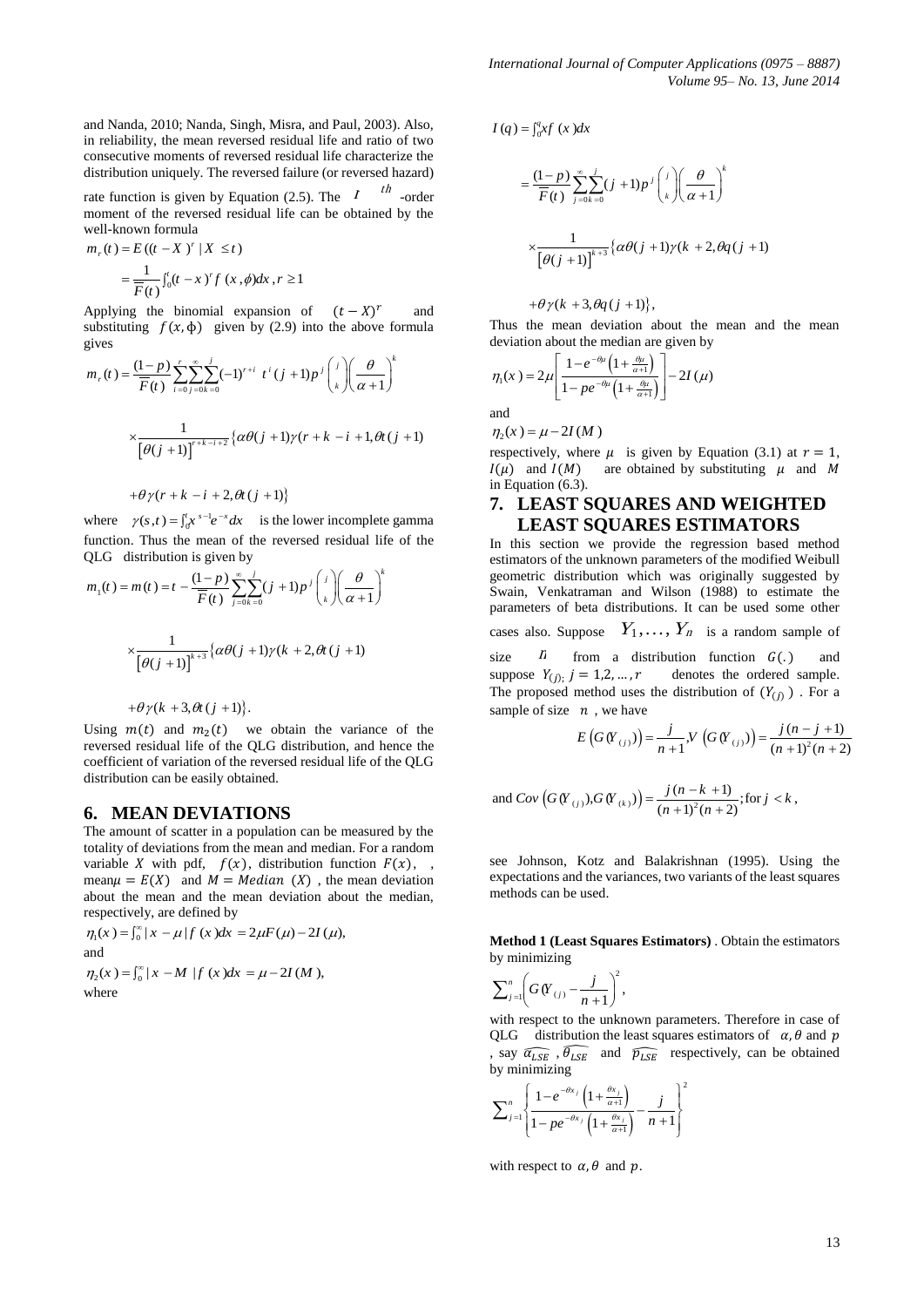**Method 2 (Weighted Least Squares Estimators).** The weighted least squares estimators can be obtained by minimizing

$$
\sum_{j=1}^{n} w_j \left( G(Y_{(j)} - \frac{j}{n+1} ) \right)^2,
$$

with respect to the unknown parameters, where<br> $w = \frac{1}{(n+1)^2(n+2)}$ 

$$
w_j = \frac{1}{V(G(Y_{(j)}))} = \frac{(n+1)^2(n+2)}{j(n-j+1)}.
$$

Therefore, in case of QLG distribution the weighted least squares estimators of  $\alpha$ ,  $\theta$  and  $p$ , say  $\widehat{a_{WLSE}}$ ,  $\widehat{\theta_{WLSE}}$  and  $\widehat{p_{WLSE}}$  respectively, can be obtained by minimizing

$$
\sum_{j=1}^{n} w_j \left\{ \frac{1 - e^{-\theta x_j} \left( 1 + \frac{\theta x_j}{\alpha + 1} \right)}{1 - pe^{-\theta x_j} \left( 1 + \frac{\theta x_j}{\alpha + 1} \right)} - \frac{j}{n+1} \right\}^2
$$

with respect to the unknown parameters only.

## **8. MAXIMUM LIKELIHOOD ESTIMATORS**

In this Section we consider the maximum likelihood estimators

(MLE's) of QLG  $(\varphi, X)$  . Let  $X_1, \ldots$ ,  $X_n$  be a random sample of sizen from QLG  $(\varphi, X)$ , let  $\varphi = (\alpha, \theta, p)^T$  be the parameter vector. The log likelihood function can be written as ritten as<br>  $(\phi) = n \log(1-p) + n \log \theta - n \log(1+\alpha) + \sum_{i=1}^{n} \log \theta$ written as<br>  $L(\phi) = n \log(1-p) + n \log \theta - n \log(1+\alpha) + \sum_{i=1}^{n} \log (\alpha + \theta x)$ itten as<br>  $\phi$ ) = n log(1 – p) + n log  $\theta$  – n log(1 +  $\alpha$ ) +  $\sum_{i=1}^{n}$ log( $\alpha + \theta x_i$ ) n as<br>=  $n \log(1-p) + n \log \theta - n \log(1+\alpha) + \sum_{i=1}^{n} \log(\alpha + \theta x_i)$ 

$$
L(\phi) = n \log(1 - p) + n \log \theta - n \log(1 + \alpha) + \sum_{i=1}^{n} \log(\alpha + \theta x_i)
$$

$$
-\theta \sum_{i=1}^{n} x_i - 2 \sum_{i=1}^{n} \log \left[ 1 - pe^{-\theta x_i} \left( 1 + \frac{\theta x_i}{\alpha + 1} \right) \right]
$$

The associated score function is given by

$$
U_{n}(\phi) = \left[\frac{\partial L}{\partial \alpha}, \frac{\partial L}{\partial \theta}, \frac{\partial L}{\partial p}\right]^{T}
$$

where

where  
\n
$$
\frac{\partial L}{\partial \alpha} = \frac{-n}{(1+\alpha)} + \sum_{i=1}^{n} \frac{1}{(\alpha+\theta x_i)} - 2 \sum_{i=1}^{n} \frac{p \theta x_i e^{-\theta x_i}}{[1+\alpha]^2 [1-p e^{-\theta x_i} (1+\frac{\theta x_i}{\alpha+1})]},
$$

<sup>1</sup>  $1 - pe^{-\theta x_i} \left( 1 + \frac{\theta x_i}{\alpha + 1} \right)$ 

 $\frac{1}{1 - pe^{-\theta x_i} \left(1\right)}$ 

 $e^{-1}$   $1-pe^{-\theta x_i}\left(1+\frac{\theta x_i}{\alpha+1}\right)$ 

 $i = 1$  **1**  $x = e^{-\theta x}$  **f 1**  $\theta x$ 

*pe*

 $\left(1+\frac{\partial x_i}{\partial x+1}\right)$ 

 $\alpha+1$   $(1+\theta$  $\frac{\partial x_i}{\partial t}\left(1+\frac{\theta_i}{\alpha}\right)$ 

*i i*

$$
\frac{\partial L}{\partial \theta} = \frac{n}{\theta} + \sum_{i=1}^{n} \frac{x_i}{(\alpha + \theta x_i)} - \sum_{i=1}^{n} x_i
$$

$$
-2p \sum_{i=1}^{n} \frac{x_i e^{-\theta x_i} \left[ \left( 1 + \frac{\theta x_i}{\alpha + 1} \right) - \frac{1}{(1 + \theta)^2} \right]}{\left[ 1 - pe^{-\theta x_i} \left( 1 + \frac{\theta x_i}{\alpha + 1} \right) \right]},
$$

and

$$
\frac{\partial L}{\partial p} = \frac{-n}{1-p} + 2\sum_{i=1}^{n} \frac{e^{-\theta x_i} \left(1 + \frac{\theta x_i}{\alpha + 1}\right)}{\left[1 - pe^{-\theta x_i} \left(1 + \frac{\theta x_i}{\alpha + 1}\right)\right]}.
$$

*p*

The maximum likelihood estimation (MLE) of  $\varphi$ , say  $\hat{\varphi}$ , is obtained by solving the nonlinear system  $U_n(\varphi) = 0$ . These equations cannot be solved analytically, and statistical software can be used to solve them numerically via iterative methods. We can use iterative techniques such as a Newton—Raphson type algorithm to obtain the estimate  $\hat{\varphi}$ . The Broyden--Fletcher--Goldfarb--Shanno method (see e.g. [1999, 2007]) with analytical derivatives has been used for maximizing the log-likelihood function  $L(\varphi)$ . For interval estimation and hypothesis tests on the model parameters, we

require the information matrix. The  $3 \times 3$  observed information matrix is given by

$$
I_n(\phi) = -\frac{\begin{vmatrix} I_{\alpha\alpha} & I_{\alpha\theta} & I_{\alpha p} \end{vmatrix}}{I_{\rho\alpha} \begin{vmatrix} I_{\rho\theta} & I_{\rho p} \end{vmatrix}}
$$

whose elements are given in Appendix. Applying the usual large sample approximation, MLE of  $\varphi$ , i.e.  $\hat{\varphi}$  can be treated as being approximately  $N_3(\varphi, J_n(\varphi)^{-1})$ , where  $J_n(\varphi) = E[I_n(\varphi)]$ . Under conditions that are fulfilled for parameters in the interior of the parameter space but not on the boundary, the asymptotic distribution of  $\sqrt{n}(\hat{\varphi}-\varphi)$  is  $N_3(0, J_n(\varphi)^{-1})$ , where  $J(\varphi) = \lim_{n \to \infty} n^{-1} I_n(\varphi)$  is the unit information matrix. This asymptotic behavior remains valid if  $J(\varphi)$  is replaced by the average sample information matrix evaluated at  $\hat{\varphi}$  , say  $^{-1}I_n(\hat{\varphi})$  . The estimated asymptotic multivariate normal  $(\hat{\varphi})^{-1})$ distribution of  $\hat{\varphi}$  can be used to construct approximate confidence intervals for the parameters and for the hazard rate and survival functions. An  $100(1 - \gamma)$  asymptotic confidence interval for each parameter  $\varphi_r$  is given by

$$
ACI_r = \left(\widehat{\boldsymbol{\phi}}_r - z_{\frac{y}{2}}\sqrt{I_r}, \widehat{\boldsymbol{\phi}}_r + z_{\frac{y}{2}}\sqrt{I_r}\right)
$$

where  $I_{rr}$  is the  $(r, r)$  diagonal element of  $I_n(\hat{\varphi})^{-1}$  for  $r = 1,2,3$ , and  $Z_{\frac{\gamma}{2}}$  is the quantile  $1 - \frac{\gamma}{3}$  normal distribution.  $\frac{r}{2}$  of the standard

The following table represents the mean square error (MSEs) of the MLEs.

#### **Table 1 The mean square errors of the MLEs**

| $QLG(\alpha,\theta,P)$ | SampleSize(n) | $MSE(\alpha)$ | $MSE(\theta)$ | MSE(P) |  |
|------------------------|---------------|---------------|---------------|--------|--|
|                        | 15            | 0.4206        | 0.2343        | 0.0726 |  |
|                        | 25            | 0.3008        | 0.2168        | 0.0269 |  |
|                        | 35            | 0.1800        | 0.0961        | 0.0195 |  |
| OLG(0.5, 0.25, 0.1)    | 45            | 0.1190        | 0.0460        | 0.0138 |  |
|                        | 55            | 0.1128        | 0.0041        | 0.0122 |  |
|                        | 65            | 0.1086        | 0.0031        | 0.0101 |  |
|                        | 75            | 0.0176        | 0.0027        | 0.0054 |  |
|                        |               |               |               |        |  |
|                        | 15            | 0.4825        | 0.0141        | 0.201  |  |
|                        | 25            | 0.4632        | 0.0130        | 0.1668 |  |
|                        | 35            | 0.2701        | 0.0114        | 0.0712 |  |
| OLG(1.5, 0.75, 0.3)    | 45            | 0.2673        | 0.0059        | 0.0624 |  |
|                        | 55            | 0.2239        | 0.0042        | 0.0678 |  |
|                        | 65            | 0.2043        | 0.0012        | 0.0048 |  |
|                        | 75            | 0.0896        | 0.0011        | 0.0022 |  |
|                        |               |               |               |        |  |
|                        | 15            | 0.0129        | 0.0118        | 0.1013 |  |
|                        | 25            | 0.0006        | 0.0748        | 0.0454 |  |
|                        | 35            | 0.0005        | 0.0612        | 0.022  |  |
| OLG(0.05, 1.0, 0.5)    | 45            | 0.0004        | 0.0509        | 0.0148 |  |
|                        | 55            | 0.0003        | 0.0386        | 0.0123 |  |
|                        | 65            | 0.0002        | 0.0116        | 0.0104 |  |
|                        | 75            | 0.0001        | 0.0015        | 0.0018 |  |

We noticed from the above Table 1 that all MSEs decrease as the sample size increases, while they increase with increasing of the true parameter.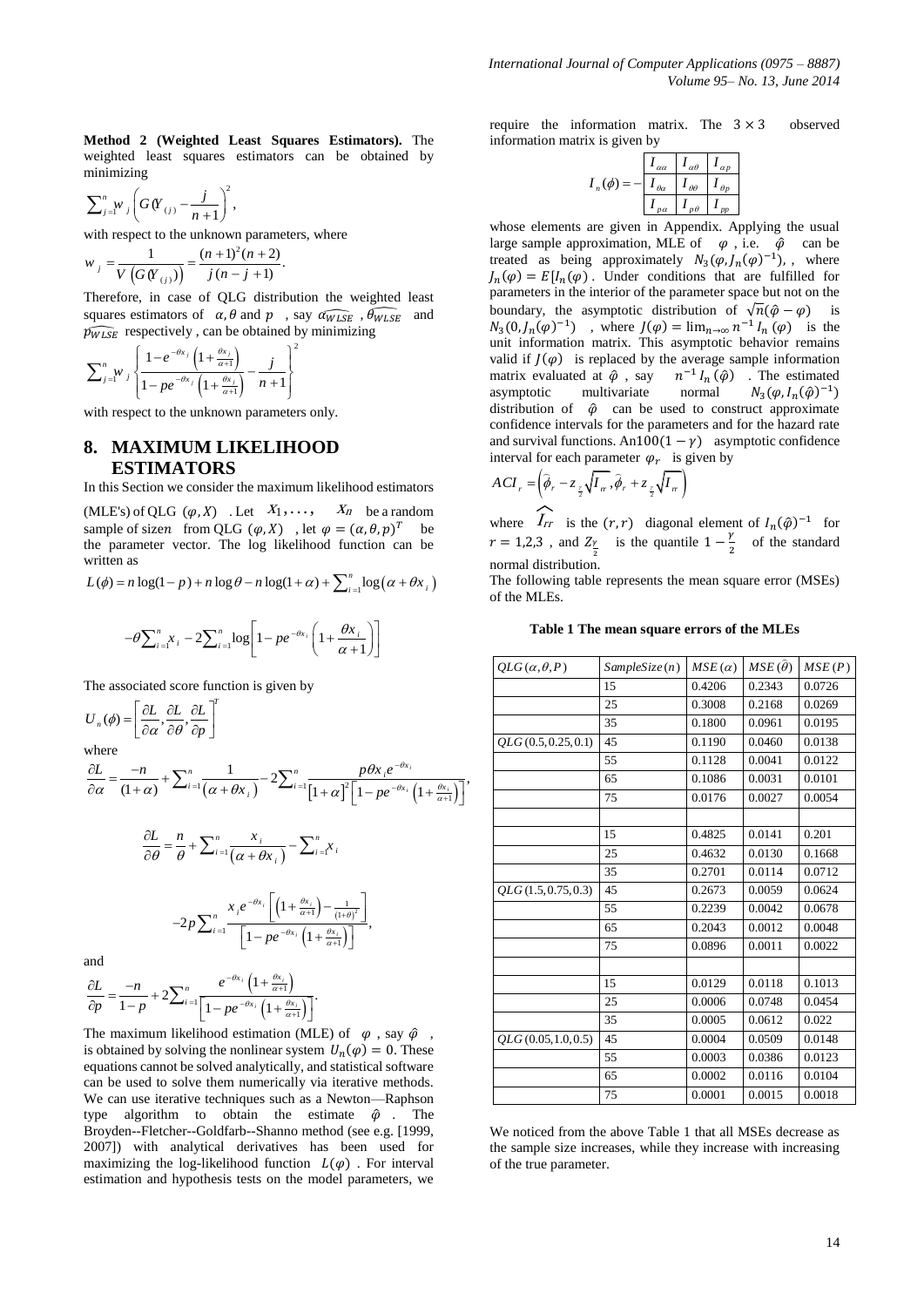## **9. APPLICATIONS**

In this Section, we use two real data set to show how the QLG distribution can be applied in practice and the Quasi Lindley geometric distribution can be a better model than one based on the Lindley geometric and Lindley distribution. For each data set, we estimate the unknown parameters of each distribution by the maximum-likelihood method, and with these obtained estimates, we obtain the values of the Kolmogorov-Smirnov (K-S) statistic (the distance between the empirical CDFs and the fitted CDFs), Akaike information criterion  $(AIC)$ , Bayesian information criterion  $(BIC)$ , and the consistent Akaike information criterion  $(CAIC)$  are used to compare the candidate distributions. The  $AIC$  and  $BIC$  values are given by  $-2 \log \hat{L} + 2k$  and  $-2 \log \hat{L} + k \log n$ , respectively, where  $\hat{L}$  is the value of the log likelihood function for obtained estimates of the unknown parameters,  $k$  is the number of the estimated parameters and n is the sample size. The better distribution corresponds to smaller  $KS$ ,  $-2 \log \hat{L}$ , AIC and CAIC values.

The first data set represents remission times (in months) of a random sample of 128 bladder cancer patients reported in Lee and Wang (2003). The data are as follows:

0.08, 2.09, 3.48, 4.87, 6.94 , 8.66, 13.11, 23.63, 0.20, 2.23, 3.52, 4.98, 6.97, 9.02, 13.29, 0.40, 2.26, 3.57, 5.06, 7.09, 9.22, 13.80, 25.74, 0.50, 2.46 , 3.64, 5.09, 7.26, 9.47, 14.24, 25.82, 0.51, 2.54, 3.70, 5.17, 7.28, 9.74, 14.76, 26.31, 0.81, 2.62, 3.82, 5.32, 7.32, 10.06, 14.77, 32.15, 2.64, 3.88, 5.32, 7.39, 10.34, 14.83, 34.26, 0.90, 2.69, 4.18, 5.34, 7.59, 10.66, 15.96, 36.66, 1.05, 2.69, 4.23, 5.41, 7.62, 10.75, 16.62, 43.01, 1.19, 2.75, 4.26, 5.41, 7.63, 17.12, 46.12, 1.26, 2.83, 4.33, 5.49, 7.66, 11.25, 17.14, 79.05, 1.35, 2.87, 5.62, 7.87, 11.64, 17.36, 1.40, 3.02, 4.34, 5.71, 7.93, 11.79, 18.10, 1.46, 4.40, 5.85, 8.26, 11.98, 19.13, 1.76, 3.25, 4.50, 6.25, 8.37, 12.02, 2.02, 3.31, 4.51, 6.54, 8.53, 12.03, 20.28, 2.02, 3.36, 6.76, 12.07, 21.73, 2.07, 3.36, 6.93, 8.65, 12.63, 22.69.

#### **Table 2. Maximum-likelihood estimates, AIC , BIC and CAIC values, and Kolmogorov--Smirnov statistics for the data**.

| The model  |          | <b>MLEs</b> |                  |       |                                              | <b>Measurments</b> |                |                   |
|------------|----------|-------------|------------------|-------|----------------------------------------------|--------------------|----------------|-------------------|
|            | $\alpha$ | $\theta$    | $\boldsymbol{v}$ | KS    | $-2\log L$   AIC                             |                    | BIC            | CAIC              |
| <b>OLG</b> | 0.922    | 0.033       |                  |       | $0.035 \mid 0.583 \mid 480.618 \mid$         | 486.618            | 492.355 487.14 |                   |
| LG         |          | 0.043       |                  |       | $0.005 \mid 0.606 \mid 829.978 \mid 833.978$ |                    |                | 837.802   834.234 |
|            |          | 0.043       |                  | 0.624 | 502.861                                      | 504.861            |                | 506.773   504.944 |

From table2, we observe that the QLG distribution is a competitive distribution compared with other distributions. In fact, based on the values of the AIC and BIC criteria as well as the value of the KS -statistic, we observe that the QLG distribution provides the best fit for these data among all the models considered.

The second data set have been obtained from Aarset (1987) and it is provided below. It represents the lifetimes of 50 devices. 0.1, 0.2, 1, 1, 1, 1, 1, 2, 3, 6, 7, 1,1, 12, 18, 18, 18, 18, 18, 21, 32, 36, 40, 45, 46, 47, 50, 55, 60, 63, 63, 67, 67, 67, 67, 72, 75, 79, 82, 82, 83, 84, 84, 84, 85, 85, 85, 85, 85, 86, 86.

**Table 3. Maximum-likelihood estimates, AIC, BIC and CAIC values, and Kolmogorov--Smirnov statistics for the data**

| The model  |                   | <b>MLEs</b> |       |       |                                       | <b>Measurments</b> |          |         |
|------------|-------------------|-------------|-------|-------|---------------------------------------|--------------------|----------|---------|
|            | $\alpha$          | $\theta$    |       | KS    | $-2\log L$                            | AIC                | BІC      | CAIC    |
| <b>OLG</b> | $6.639 \mid 0.12$ |             | 0.009 |       | $0.082$   829.008                     | 835.008            | 843.564  | 835.201 |
| LG         |                   | 0.192       |       |       | $0.026$   0.123   1350.098   2866.984 |                    | 2872.689 | 5867.08 |
|            |                   | 0.196       |       | 0.117 | 839.06                                | 841.06             | 843.912  | 841.092 |

Again, the values in Table 3 indicate that the QLG distribution is a strong competitor to other distributions commonly used in literature for fitting lifetime data. From the above results, it is evident that the QLG distribution is the best distribution for fitting these data sets compared to other distributions considered here.

A cdf plot compares the fitted cdf of the models with the empirical curve of the observed data (Fig. 5) and (Fig.6) The fitted cdf for the QLG model is closer to the empirical graph than the fits of the LG and L models.



**Figure5: Empirical, fitted QLG, LG and L cdf of the bladder cancer patients data**



**Figure6: Empirical, fitted QLG, LG and L cdf of the lifetimes of 50 devices**

#### **10. REFERENCES**

- [1] Adamidis K., Dimitrakopoulou,T., Loukas,S. (2005). On ageneralization of the exponential- geometric distribution. Statistics & Probability Letters, 73,259-269.
- [2] Adamidis K.,Loukas,S.(1998).A lifetime distribution with decreasing failure rate. Statistics & Probability Letters, 39, 35-42.
- [3] Aarset M. V. (1987). How to identify bathtub hazard rate, IEEET ransactions Reliability, 36,106-108.
- [4] Barreto-Souza,W, Silva,R. Band Cordeiro,G.M (2010) A new distribution with decreasing, increasing and upside-